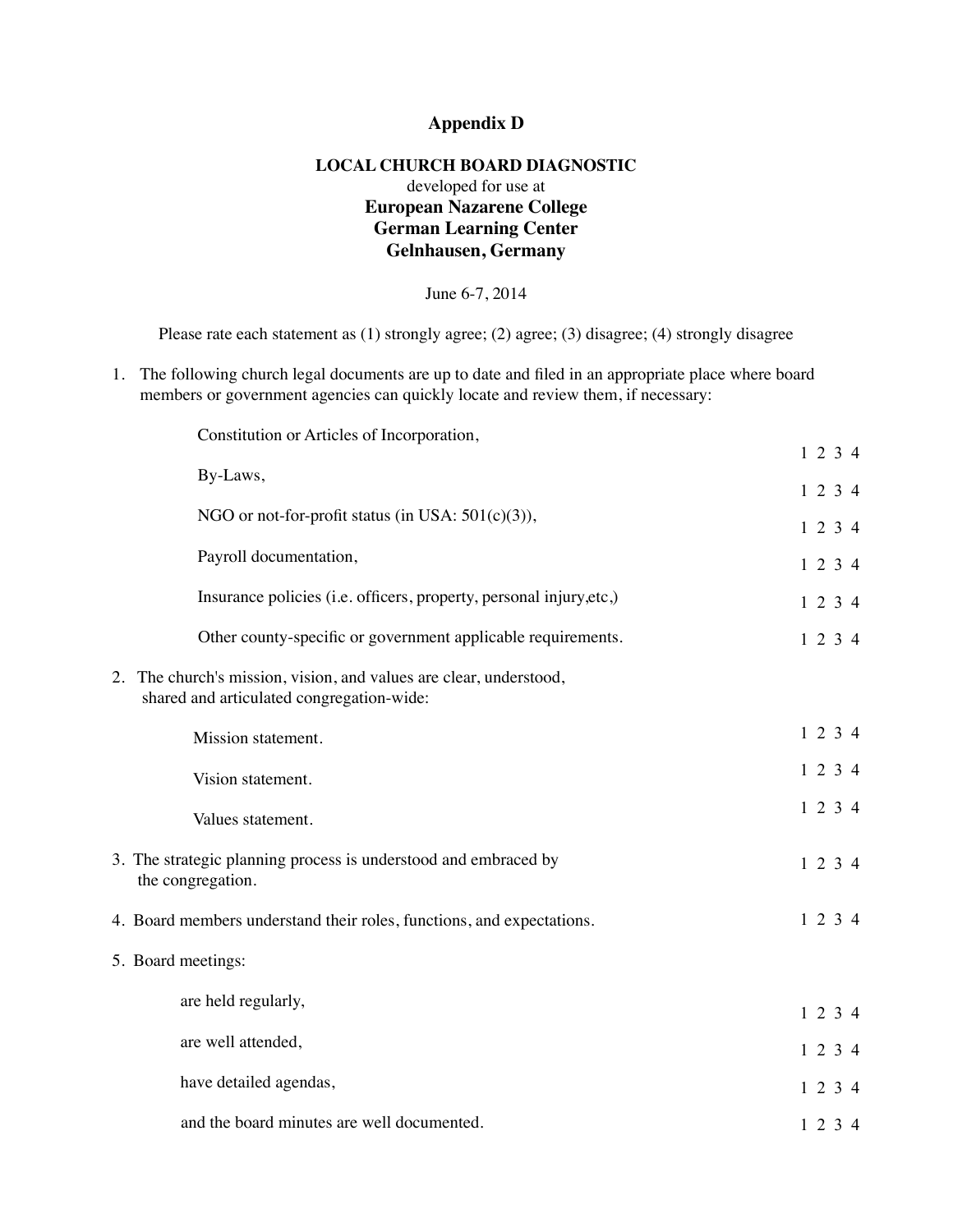| 6. The board assesses annually its performance and functions.                                                                                                                                              | $1\ 2\ 3\ 4$ |
|------------------------------------------------------------------------------------------------------------------------------------------------------------------------------------------------------------|--------------|
| 7. Time is designated monthly, quarterly, or yearly for board development<br>sessions.                                                                                                                     | $1\ 2\ 3\ 4$ |
| 8. The Church has a banking account, money deposited and bills paid<br>regularly, with clear financial reports presented at each board meeting.                                                            | 1234         |
| 9. The bookkeeping and reporting system, with the basic internal controls<br>reviewed periodically, with the cash flow, is actively managed.                                                               | $1\ 2\ 3\ 4$ |
| 10. There is a comprehensive annual budget in place, adopted by the board,<br>and used consistently to guide financial decisions.                                                                          | 1234         |
| 11. The taxes are paid, paper work filed on time with the appropriate<br>government agency, with an annual audit conducted.                                                                                | $1\ 2\ 3\ 4$ |
| 12. There is an organization policy manual in place to guide the board in<br>relation to employees and volunteer staff, and that reflects the<br>church's mission, vision and values.                      | 1234         |
| 13. There is a leader effectiveness review (or performance leadership<br>evaluation) for the pastor and staff in place and is it used at least biennially.                                                 | $1\ 2\ 3\ 4$ |
| 14. There is a professional development process or program in place for the<br>pastor and staff, and is this process or program reviewed annually.                                                         | 1234         |
| 15. There is a needs assessment and program development process in place<br>with measurable outcomes, and this plan is reviewed annually.                                                                  | $1\ 2\ 3\ 4$ |
| 16. An annual report to the congregation is provided that communicates the<br>impact of the congregation's mission, vision, values, and program priorities<br>on the community served by the local church. | 1234         |